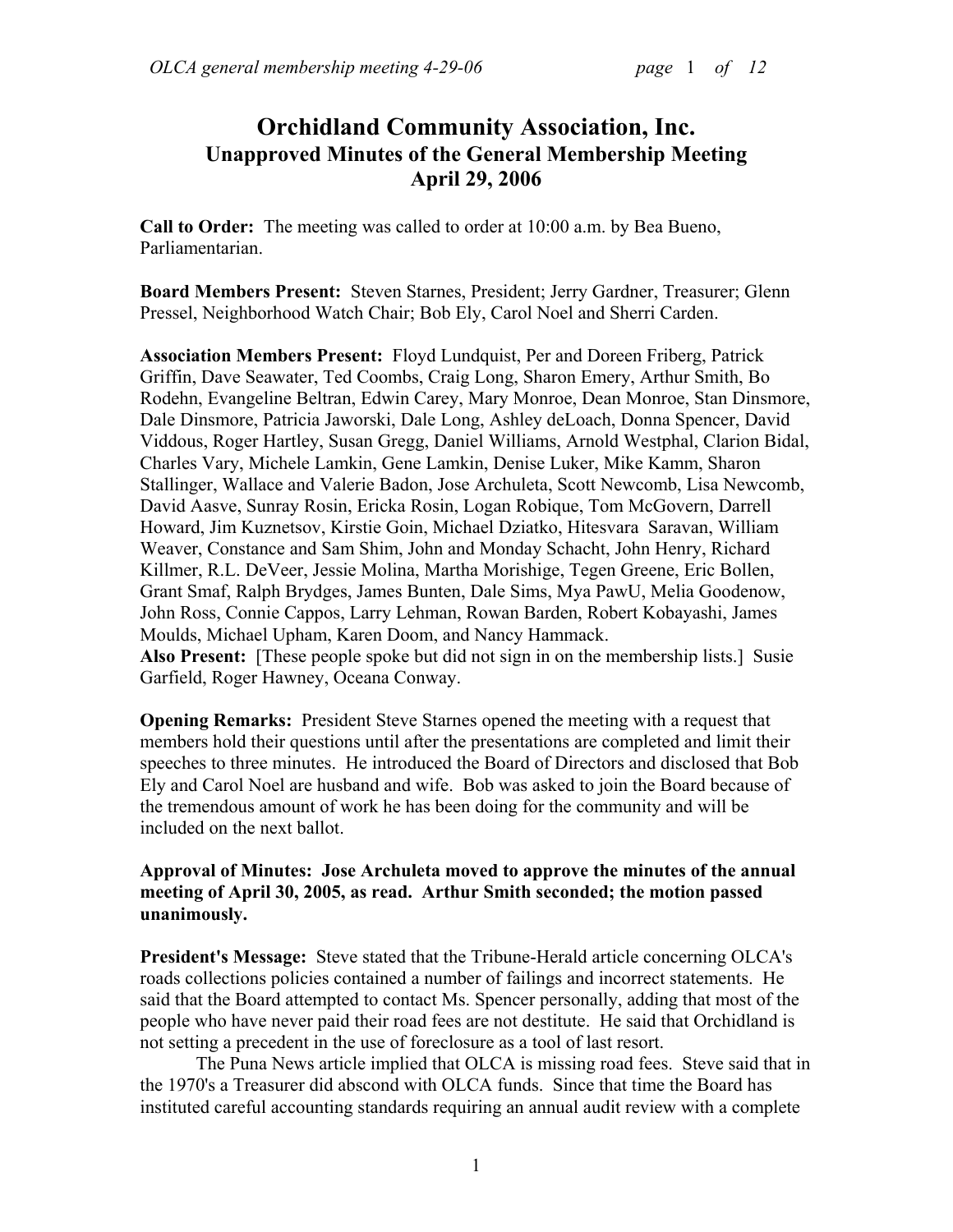audit every third year, invoices and purchase orders for each expenditure, and two officers' signatures on every check.

In the past year four increments were paved: Pohaku Dr. from  $38<sup>th</sup>$  to  $39<sup>th</sup>$  plus approximately 700 feet above  $39<sup>th</sup>$ ; 40<sup>th</sup> Ave. was paved from before Oliana approximately 2500 feet; Ilima was paved from the highway to  $35<sup>th</sup>$ ; and Laniuma was paved between 38<sup>th</sup> and 39<sup>th</sup>. The extra paving was made possible by the success of the collections program.

The lawsuit Kaipo vs. OLCA, involving some of the lot owners on Ilima St., was successfully negotiated and settled in mediation in January.

The contested case for a development on Auli`i was dropped, but the Planning Commission denied the application. The Verizon cell tower was contested and that application was also denied, mainly because it provided for the tower to be erected 63 feet from a neighbor's home. The Board recently contested an application by the Samoan church to develop a lot in the interior of the subdivision on  $38<sup>th</sup>$ . The Board is working with the church to locate a site on a main road which is already or will soon be paved.

Carol Noel has spent many hours locating abandoned vehicles in the subdivision and reporting them to the police.

Bob Ely designed the new OLCA website. Lot owners can register their TMK's to receive electronic updates on community news.

A successful collections program was coordinated by Bob and Treasurer Jerry Gardner. Steve said that the ability to collect funds affects roads and OLCA's ability to qualify for a bank loan.

The Board has worked with the police on several issues and is working on a development plan for the subdivision.

Steve said that the Board currently has four vacancies, five after June 30. New members are badly needed, especially those with a long-term vision for the subdivision.

He said the advice of an attorney is sought whenever a legal question arises concerning collections or other issues.

Volunteers are needed for Neighborhood Watch, particularly to observe activities on their own streets and neighborhoods within the subdivision.

**Road Report:** [Steve gave the report in Don Robinson's absence.] The cost of asphalt has increased so that a 2000-foot increment now costs \$51,000-\$54,000, plus \$5000-\$7000 for the preparation for paving.

Traffic has increased significantly on all main access roads and on side roads.

The heavy rains in March and April have resulted in flood damage on the roads which the road crew is working to repair. Materials especially wash off the unpaved hills on Orchidland and Auli`i.

Two new pieces of equipment need to be purchased, a smaller, newer grader and a dump truck to replace the old one, which is probably not worth repairing. Steve said that purchasing newer equipment will save money and time spent on repairs.

**Paving Plan:** Carol said that our subdivision collects \$6,000 per mile a year in road fees; HPP collects \$8,000 per mile and Ainaloa collects \$11,000 per mile. Also, Ainaloa has no flood zones and HPP receives much less rain. She said that a truckload of basecourse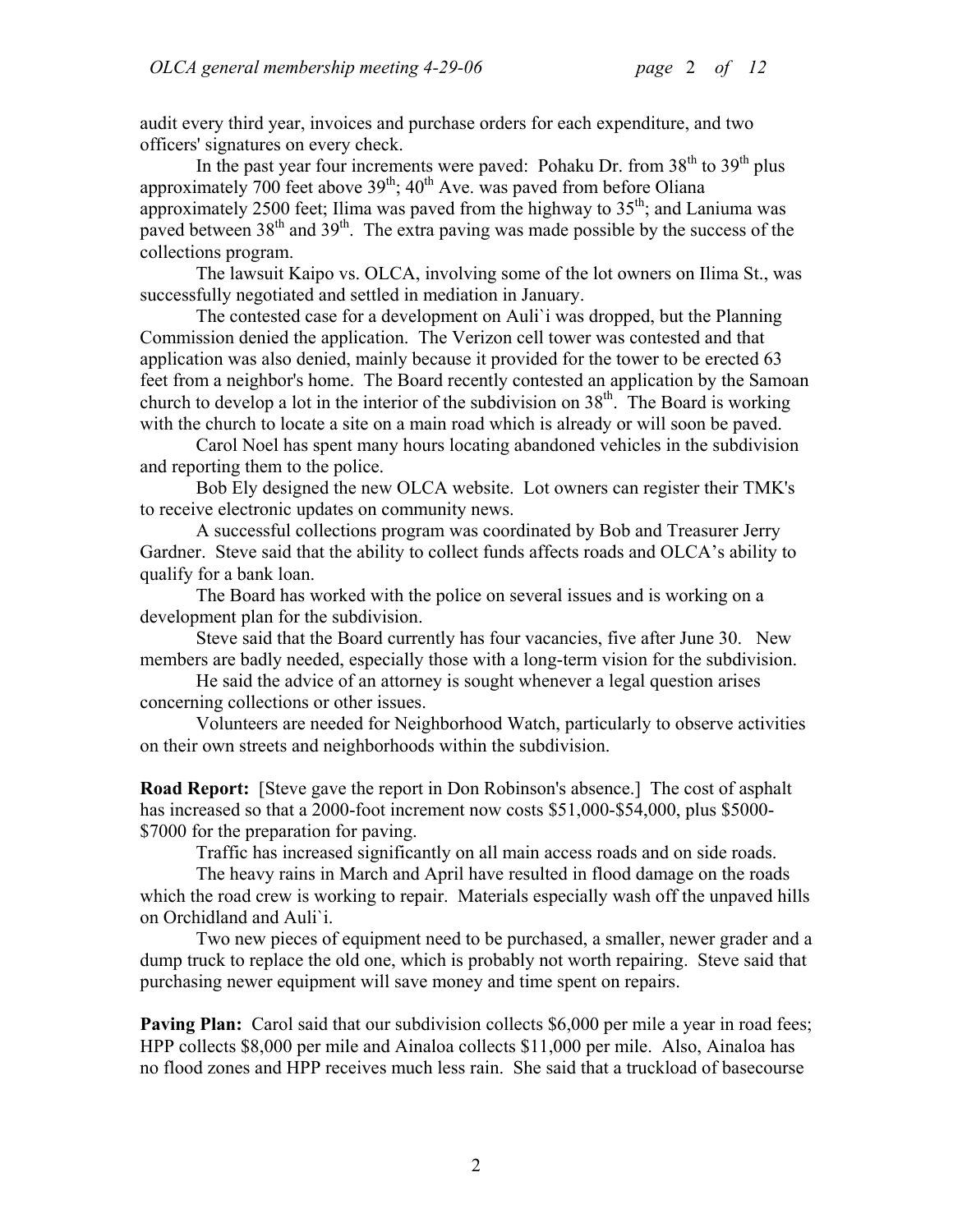which cost \$248 in 2004 now costs \$371. The current paving fees allow for paving only .8-mile increments.

Steve said that the County's proposal to change the zoning along Orchidland Dr. and Ainaloa Blvd. to Medium Density Urban will further impact the roads in those areas. He presented two paving options for the upcoming two years:

\$75 per year for two years would allow for paving: Orchidland Dr. between 39<sup>th</sup> and  $40^{\text{th}}$ , Auli'i between 38<sup>th</sup> and 39<sup>th</sup>; Pohaku Dr. between 39<sup>th</sup> and  $40^{\text{th}}$ ;  $40^{\text{th}}$ Ave. between the current paving and Pohaku; Ilima St. between  $35<sup>th</sup>$  and  $36<sup>th</sup>$ ; and Laniuma St. between  $39<sup>th</sup>$  and  $40<sup>th</sup>$ .

\$100 per year for two years would allow for paving: Orchidland Dr. between 39<sup>th</sup> and  $41^{st}$ ; Auli'i between  $38^{th}$  and  $40^{th}$ ; Pohaku Dr. between  $39^{th}$  and  $40^{th}$ ;  $40^{th}$  Ave. from the current paving to Pohaku Dr.; Ilima St. between  $35<sup>th</sup>$  and  $37<sup>th</sup>$ ; and Laniuma between  $39<sup>th</sup>$  and  $40<sup>th</sup>$ .

Wayne Carey said Orchidland has larger lots, which accounts for the lesser amount of road fees collected. Also, he regretted that the Road Manager was not at the meeting to answer questions. Steve said that members can address concerns at Road Committee meetings the first Wednesday of every month. He also said that Paradise Park is encouraging development in Orchidland so that it does not go into HPP.

Eric Bollen challenged the assumption that paving is a good thing. He said paving on  $40<sup>th</sup>$  Ave. has allowed cars to increase their speeds from 20 miles per hour to 40, 50, and sometimes 60 miles per hour, with no speed limit signs or lane markings on the roads. He cautioned that the rush to pave could lose the vision of Orchidland as a peaceful, rural environment.

Connie Cappos said that a lot of money from back fees have been collected and could be used to repair flood areas. She said she walks on Auli`i and it is not as bad as represented. She said the paving plan is not allowing for sidewalks or other measures to ensure a sense of community.

Gaila Vidunas said "Pave it and they will come." Increased traffic and problems are directly correlated to paved areas. She suggested that money be used to buy needed equipment and to fix the bottom of the roads that are already paved.

Susan Gregg objected to completing the paving of  $40<sup>th</sup>$  and Pohaku Dr. because it is already being used as a shortcut to Mt. View. She said completing the paving can only create more problems.

John Ross cautioned the Board about liability issues concerning speed bumps.

Art Smith said that he remembered in the 1970's when the roads were mowed. "The roads are absolutely necessary to allow all of us to have fulfillment of our dreams," he said, adding that for safety, speed limit signs are needed.

Carol Noel said that people who speed will speed on gravel or paved roads, and that not paving will not stop development.

Dave Seawater said that he remembers when the roads were riverbeds. He urged the community to work together to make them safe for everybody. He asked the Board to include a no-increase clause in the paving options.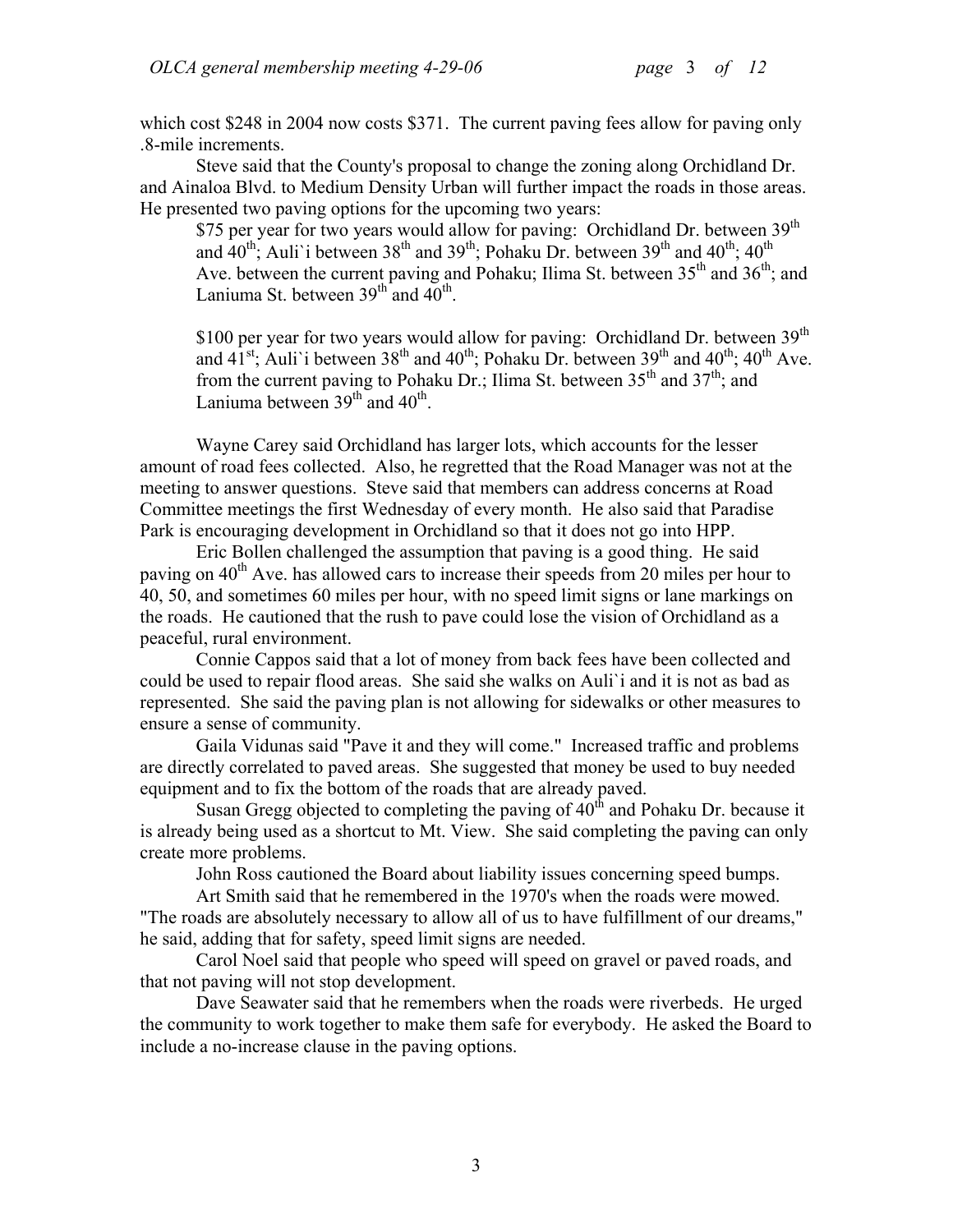Melia Goodenow said that there should be a halt in paving to reassess what the community really wants. She said our rural lifestyle is important, and that the materials on Auli`i are not being washed away as quickly as has been stated.

The Parliamentarian said that the time for discussion has ended. Ted Coombs, John Ross, Tegen Greene, and Wayne Carey urged that the floor remain open for discussion. The Board conceded, and discussion continued.

Marti Morishige said that she is a realtor and that many people are coming here for the rural lifestyle. She suggested including an option of \$50 to be used exclusively to improve the paved roads we already have, including the chipseal, and to provide for drainage.

Tegen Greene said that since basecourse was put on  $42<sup>nd</sup>$  for the first time in 14 years, the road is greatly improved. She advocated well-maintained gravel roads instead of paving, with the proper equipment and crew to maintain them.

Nancy Hammack and Susie Garfield thanked the Directors for their hard work.

Ted Coombs suggested that the Board put out a questionnaire to the community discussing options for how much money should be collected and how it should be spent. He said he would like for Oliana to have a gravel base. Steve repeated that Road Committee and Board meetings are open to the public, and said the paving options will be placed on a ballot for a vote of the membership. The \$75 increment would raise the annual fees total (MRMA + paving) to \$140; the \$100 option plus the existing \$65 road maintenance fee would total \$165.

Daniel Williams said the money residents spend maintaining vehicles could be saved by a small increase in the paving fees. Commercial developments should pay their fair share.

Steve explained that the commercial road fees do allow assessment of adequate fees to account for commercial traffic.

Susie Garfield asked for an open chat room on the Orchidland website to allow more say in what is done. She said that where gravel is laid properly, it has endurance and a rural feeling. She suggested that each street's lot owners could vote whether they want paving or gravel.

Roger Hawney said that everyone should be allowed to vote, whether their fees are paid or not. Steve said that OLCA's membership policy is standard for community associations.

Gaila said that her 1990's vehicles still have their original shocks; whether the roads tear up vehicles depends on how you drive.

Pat Griffin said that the paving issue was settled "ten years ago when the members voted to approve the current paving plan."

Connie asked that a gravel option be included on the ballot. Steve explained that gravel and cinder come under road maintenance fees, not paving fees. If the membership wants to raise the MRMA, they may entertain a motion to that effect under New Business.

**Wayne Carey moved to include a \$0 option and a \$50 per year option on the paving ballot, as well as the options of \$75 per year for two years and \$100 per year for two years as presented by the Board. Daniel Williams seconded.**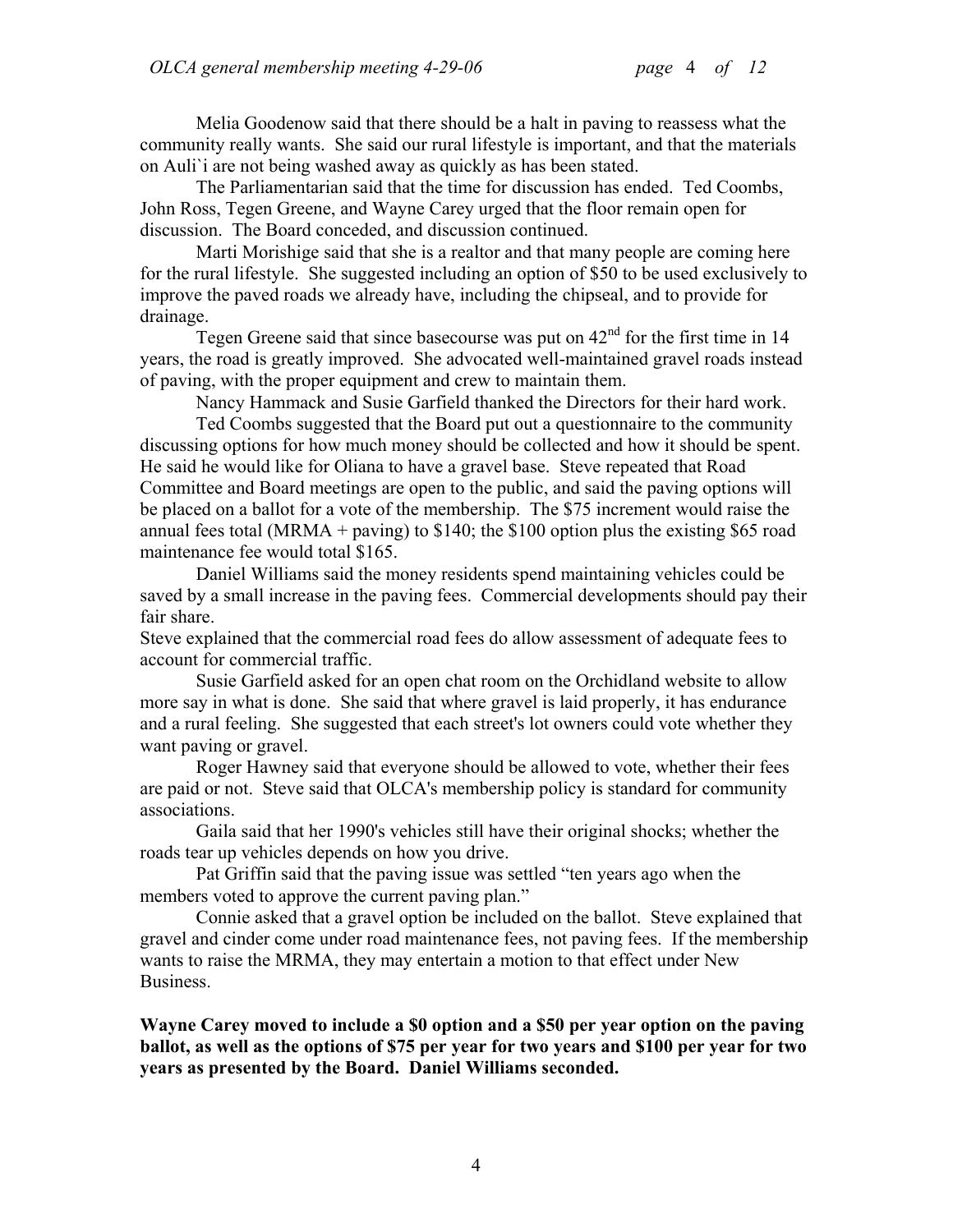**Kirstie Goin moved to amend the motion to change the \$0 option to \$50 a year to be used exclusively to improve the existing pavement, including the chipseal. Wayne Carey seconded the amendment.** 

**The amendment passed by a vote of 25 for, 19 against. The motion as amended passed by a vote of 55 for, 0 opposed.** 

**Collections:** Bob said that in December, the Association was owed approximately \$300,000 in delinquent fees. The Board reinstated a 10 percent interest rate, increased the lien fee from \$100 to \$200, and authorized foreclosure actions against owners who have not paid any fees in 10 to 14 years and owe over \$1000 per lot. He explained that the General Membership had amended the Bylaws to allow foreclosure in 2002.

Roughly 400 letters (requests to contact OLCA, warnings, explanations, notifications, re-billings, etc.) have been sent out, followed by a similar number of phone calls. He said that when they can be reached directly, 90 percent of the owners pay. He has received commitments on over \$200,000; 93 percent of all owners are now paid in full.

Wayne asked the meaning of foreclosure. Bob said that if the property is actually sold, the taxes and road fees owed are paid from the proceedings; remaining monies go to the original owner, who would be evicted by the new owner. Wayne said that extreme emotions are aroused when you start talking about taking people's homes.

 Wayne said that years ago an attorney told the Board that depending on how a deed was written, some owners who were here before the Association became a legal entity may be grandfathered in. Bob responded that such questions have been put before OLCA's attorney. "The summary judgment in 1992 effectively gave Orchidland one covenant, code and restriction—the ability to collect road fees—without which in a few years the community would have no more roads."

Donna Spencer said that she received a letter from Bob that stating that she had "30 days to respond and pay her dues; otherwise, a legal process would begin whereas the court would award OLCA delinquent fees, court costs and attorney fees." She said she has been here since the '70's and her house and lot are all she owns in the world. She has grand mal epilepsy and has no monies to pay her fees, but has sent money orders whenever she could. She added that the Bylaws [Article I (c)] state that the Association is supposed to help residents in times of need and distress and "the Board's action was therefore counter to the Bylaws."

Jerry Gardner responded that he was "seriously misquoted" in the Hilo *Tribune*; Donna said she was, too. He said, "If nobody talks to us, we can't resolve anything. Once I got a hold of Donna and talked to her, we resolved this in five minutes. We said, 'Fine, we'll just leave the lien in place, we're not going to foreclose on somebody who can't afford to pay, we're not going to throw you people off their property, we'll just let it go.' But up until that point we didn't know what was going on. Fourteen years' worth of bills going out and nothing happening, no information coming back. And this was resolved a week or ten days before the *Tribune* article came out. We never got a phone call or request for information, or any kind of serious reporting before this article appeared." He said most of the people who have not paid their fees "have a lot of money." He said that Donna requested a letter saying that we will keep the lien in place and not foreclose on her property, and reassess the situation every year.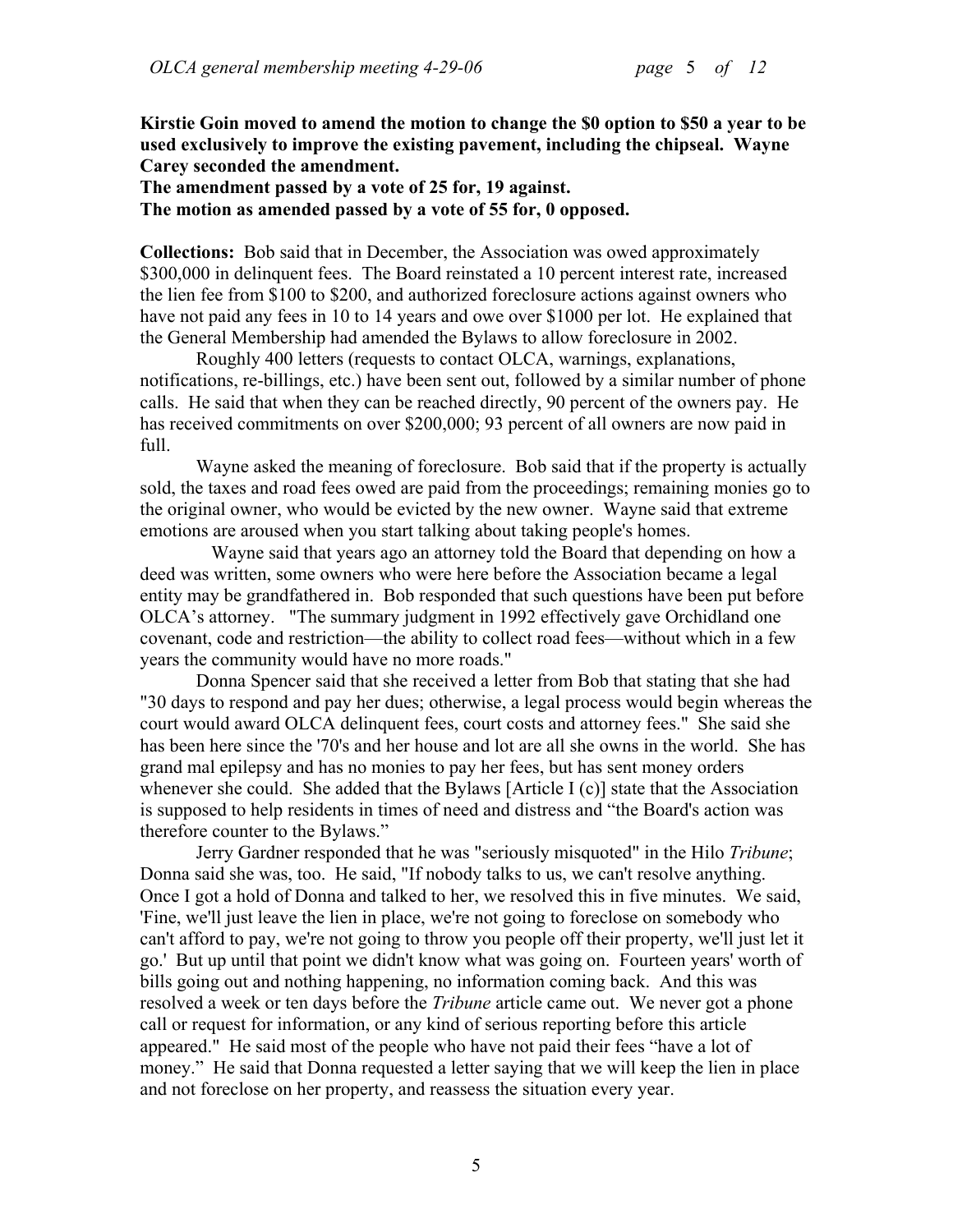Donna said she has not received that letter. "If I can't get it in writing, how do I know that?" Jerry said that the letter has not yet been sent; "we are a volunteer organization and short on manpower." The Board assured Ms. Spencer that she would receive the letter soon.

Steve said that we really don't want to take anybody's property, but we going to have to develop policies and procedures to establish that a person is really disabled or destitute, because a lot of people just don't want to pay. He added that it is a long process and a complex issue.

Connie Cappos said that we help our community; we all have to work together.

Roger Hawney asked who OLCA's attorney is. Bob said that the attorney asked that his name not be revealed because OLCA has to pay for phone calls he receives; only Board officers may call the attorney. Wayne Carey loudly insisted that his name be revealed; numerous other members agreed.

Bob responded that the attorney is Stuart Oda. Hawney said that Oda guided HPP through their lawsuit, so "he should be on top of this." He said that the 1992 summary judgment which allows OLCA to charge road fees states "foreclosure proceedings against delinquent property owners and their lots shall not be permitted." [The judgment cited by Hawney is actually the 1983 Paradise Park judgment of the Hawaii Supreme Court, since overturned. The 1992 summary judgment indicates that OLCA *"is entitled to enforce the property owners' duty to contribute to road maintenance fees by filing a claim for equitable liens against property owners and their lots within the said subdivision with the Land Court of the State of Hawaii or the Bureau of Conveyances, as the case may be, for lot owners who become delinquent in paying their assessments,"* and continues, *"Plaintiff (OLCA) shall be permitted such other remedies as may be provided by law.*"]

Connie Cappos questioned how Carol Noel and Bob Ely both qualify to serve on the Board. Bob said he and Carol own 4 lots. Connie asked if he owns one separate from Carol; he said no. Steven said he researched this, and there is nothing in the Bylaws or subsequent Board motions prohibiting a husband and wife who own multiple lots from both serving on the Board. Bea said that the Bylaws provide for "one vote per lot."

Wayne Carey asked what other attorneys OLCA employs. Steve said OLCA occasionally consults with Lissa Andrews, the attorney appointed by our insurance company.

[During this discussion, intense feelings were often directed towards the Board, primarily around the issues of paving and foreclosures for nonpayment of road fees.]

Sherri Carden said, "I would just like to say that I spend my time on the Board for the benefit of the entire community, and it's so hard when I hear insults, because there are so many things I would rather do with my time, and I am committed to do this for the community. I would so appreciate that if you can't join the Board, to not just throw up your hands and say 'It's not my fault'… I cannot believe the way that you people behave. I'm appalled that we can't treat each other like we're brothers and sisters. Yes, we live in a community, and we are doing our best. As Jerry has told you, if we don't have road fees, if we don't have maintenance fees, none of our properties will be of any value. … So I ask each and every one of you to look into your hearts and really come from a place of compassion, and think before you jump up here and accuse us of being anything less. I invite you to come to Board meetings and road meetings, and participate from the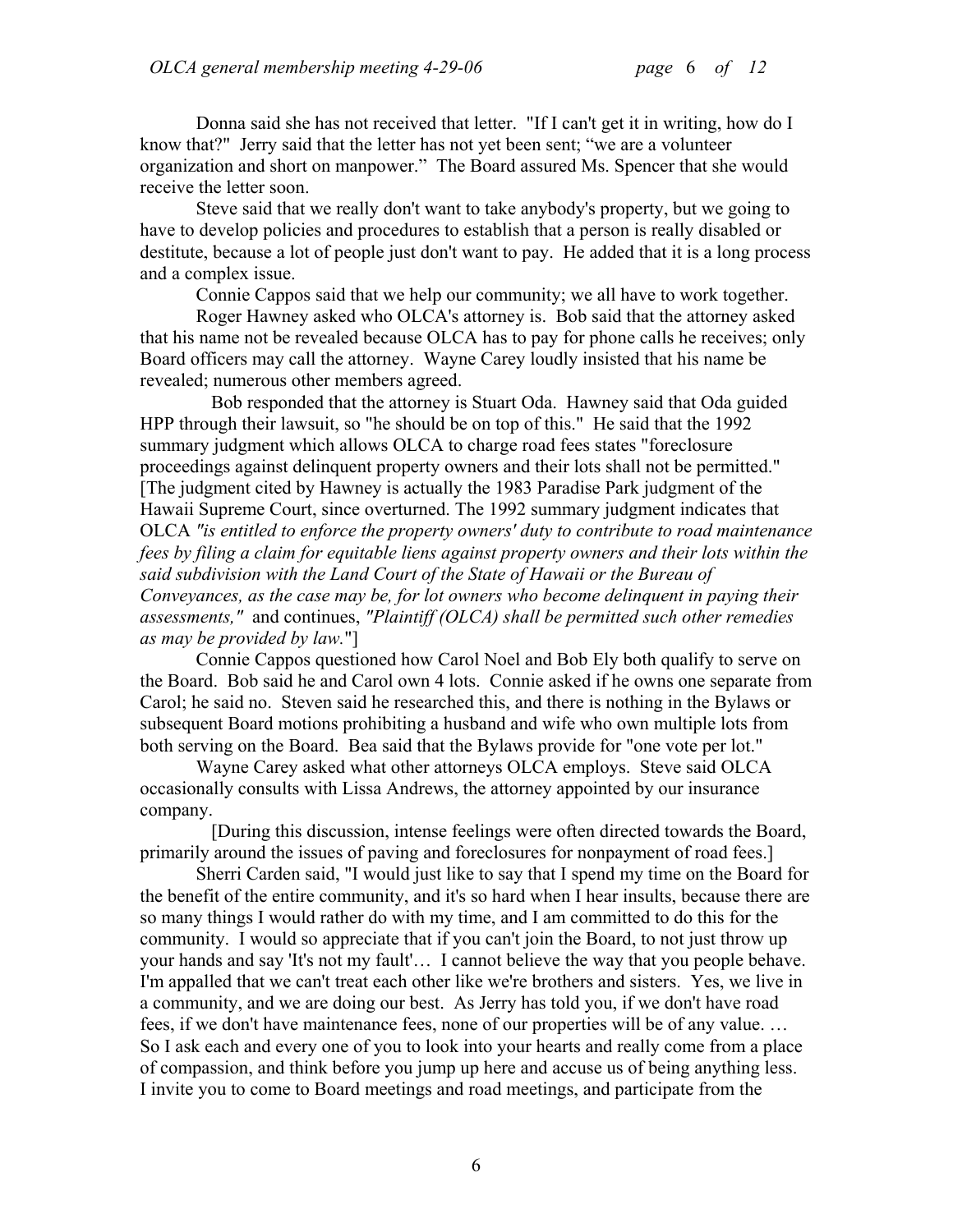highest level possible, because that's why I serve on the Board and I will not listen to any more insults from any of you."

**Bylaws Amendment:** Steve introduced the amendment, which would change the wording of the Bylaws [Article IV] from: *"There will be an annual billing of the MRMA. Interest may be charged on all past due accounts, with the rate determined by the Board."* to: *"Billing of the MRMA may be made annually or semi-annually at the discretion of the Board of Directors. Interest may be charged on all past due accounts, with the rate determined by the Board."*

The purpose of the amendment is to reflect the fact that the road maintenance fees are billed in June and the paving fees, which are in fact a MRMA, are billed in October. This was the first reading of the amendment; it will be read at a second membership meeting and voted on by the entire membership. Steve said a special meeting may be called for the second reading.

Susie Garfield said that a chat room on the website would keep members in touch continuously and allow them to express their views. Steve said the website provides current information to the membership, and has an email option for comments from members.

Dale Sims said that he started the OLCA website, and a chat room requires many hours spent policing it. The Board would have to pay someone, because maintaining a chat room is a lot of work, and this would take money away from the roads. Susie said that Yahoo has a public domain and it would not cost anything. Bea Bueno suggested that Susie start and maintain a chat room.

**Treasurer's Report and Budget Proposal:** Jerry explained that the budget proposal is for road maintenance only and does not include the paving funds. He presented the 2006- 2007 budget proposal and the current budget and year-to-date expenditures.

He said everything is more expensive, which affects how much work we can do. Fuel costs had a big increase. Last year's budget projected \$8000 for liability insurance, but it actually costs \$30,000 per year. Because of this year's paving, \$5000 for labor and \$7000 for materials were shifted from the main roads budget to the side roads.

#### **Mya PawU moved to approve the 2006-2007 budget as presented. Dale Sims seconded; the motion passed by a vote of 55 for, 0 against.**

**Neighborhood Watch:** Glenn Pressel said, "There is a lot of anger here today. Please get involved; don't just hold it up for a year and dump it on us. We're not here to be against anybody; we're here to work to make our community a good community." He said he is just starting to coordinate OLCA's Neighborhood Watch. All the Neighborhood Watches have formed a larger community called the Puna Watch, which has monthly meetings. "The thing I have been struck by is that Neighborhood Watches really do make a difference. In Ainaloa their crime rate went down over 65 percent when they installed their Neighborhood Watch program." He added, "This is a wonderful opportunity for us as a community to get involved."

He said that speeding is definitely an issue. ATV's are illegal and "unfortunately really wrack our roads"; dumping trash is also a huge problem. "I don't know how many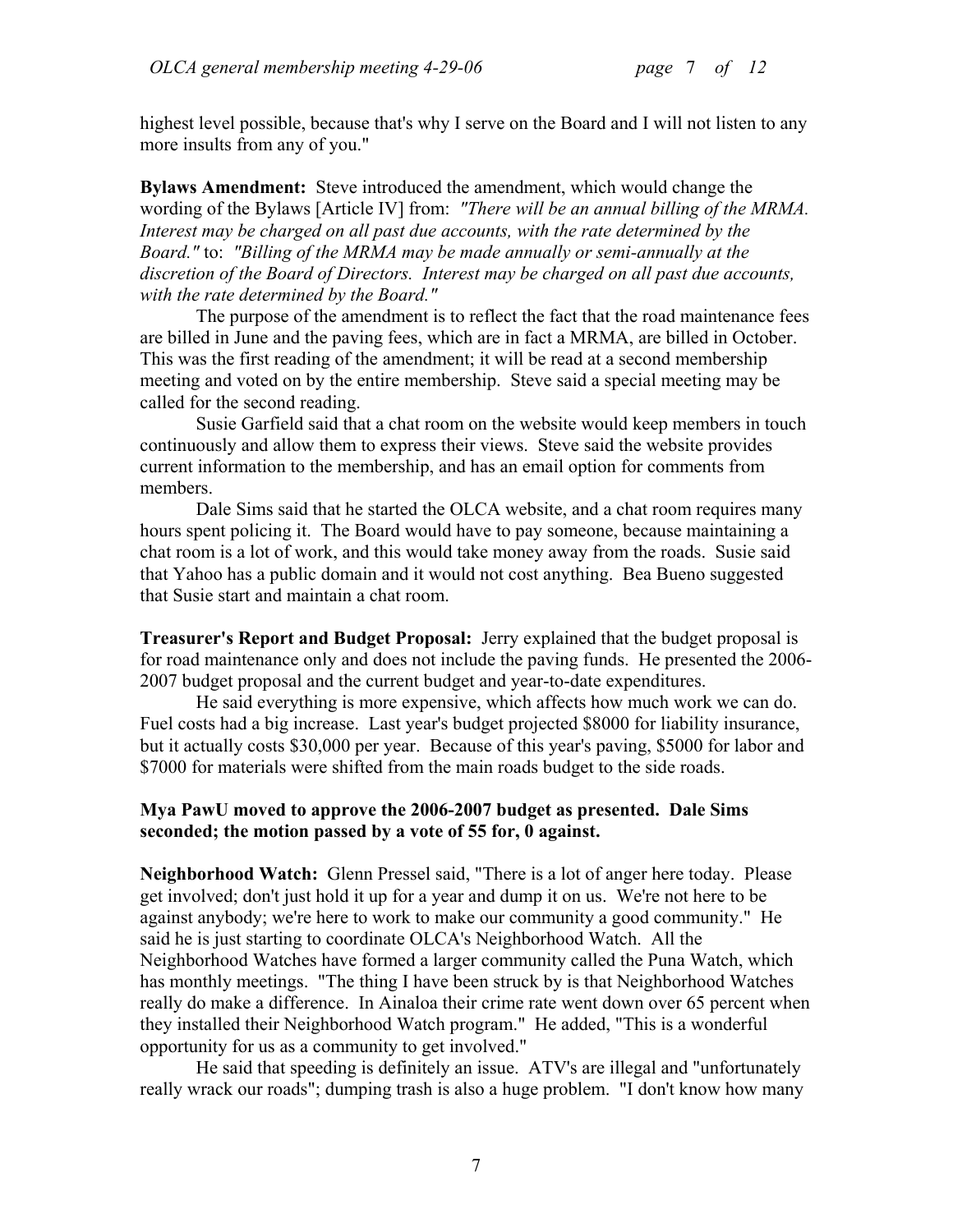people have seen the impromptu trash dump that has started. We need help, eyes and ears to stop that." Threatening dogs, drug houses, abandoned cars, stealing and loud neighbors are continuing problems.

"The idea of Neighborhood Watch is not to be policemen, not to go after people and apprehend, threaten or even to talk to them; it is to gather information." Sherwin Taka, our Community Policing Officer, says that "one of the most important things Neighborhood Watches do is keep logs. When the police see repeat offenders, they take action." Glenn said, "Involvement is rewarding; we really can make a difference."

He added that there is also funding available to put up bus shelters for school children.

The Neighborhood Watch will meet once a month; members will watch for and report suspicious activities. He asked volunteers to fill out the volunteer forms.

Oceana Conway said that seven pig carcasses have been dumped on Laniuma and 35<sup>th</sup> in the last four months, and asked what residents can do. Glenn responded that the County department which limes the carcasses is specifically prohibited from removing them, but the State Health Department will come out. He said people need to be on the alert to figure out who is dumping the dead animals.

Dale Dinsmore said that during spring break, kids on ATV's made so much noise that they disturbed an ill neighbor. Glenn suggested getting a description of the ATV and rider and if possible which property it is coming from, and logging the information. Carol said ATV's come from Ainaloa "because we have had no Neighborhood Watch." Officer Taka told her to get a clear description and the direction it is headed and call police dispatch. The police can give tickets, take them to court, and even confiscate their bikes.

**Ballots:** Steve said that ballots for Board candidates were not included in the March newsletter, but will be in the newsletter sent with the June billing. The Board will send the newsletter in late May or as early in June as possible.

Roger Hawney said that 20-25 percent of the property owners are not allowed to vote. Steve said that actually 93 percent are now paid in full, so only 7 percent are not members, and that our Bylaws accurately reflect those of other community associations— "we are not doing anything atypical." Bea said the Bylaws specify that a member in good standing is afforded all the rights of membership, and what determines good standing is paying your fees.

Hawney said, "No one signed away his right to vote on anything." Steve said the summary judgment of 1992 gives OLCA the right to collect fees, but he would not enter into a legal debate during the meeting.

**Planning and Community Development:** Bob said that the Board is down to seven members, six by the end of the fiscal year. The Board meets once a month, with a second monthly meeting for the Road Maintenance Committee. They answer the phone, maintain the website and answer emails, put out three newsletters a year, handle finances, car disposal, contested cases, administrative work, planning and development issues and lawsuits, as well as overseeing road maintenance and paving projects.

He said the Board tries to look after the community in terms of the outside world. There is pressure from the County, developers, and from commercial enterprises resulting from the rapid growth in Puna; the Board has felt it necessary to assume a leadership role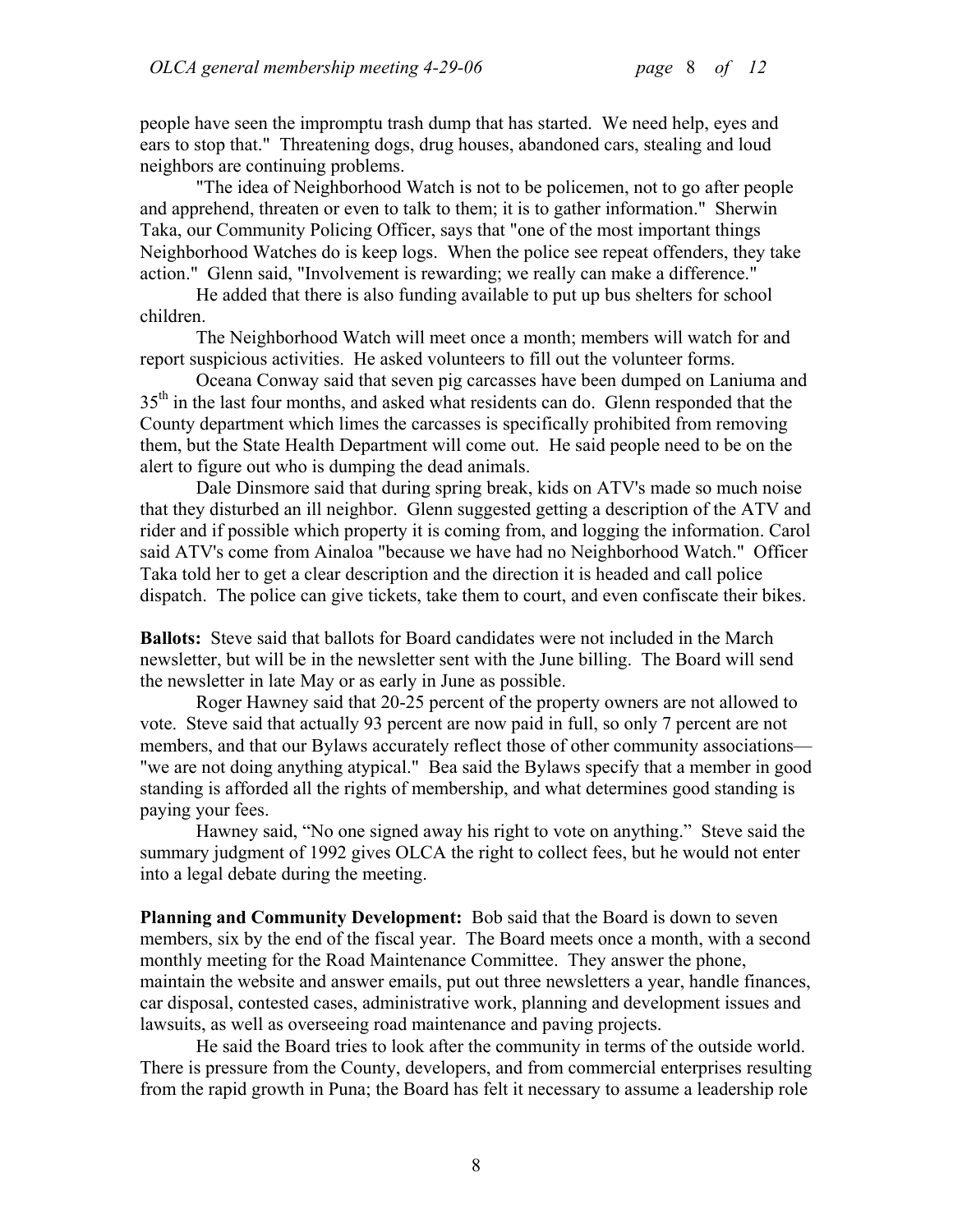with respect to planning and community development. He said that contested cases take a tremendous amount of time.

**Resolutions:** The Board asked for the General Membership's endorsement of a number of resolutions it has passed in the past year:

**Cell Towers:** Verizon proposed erecting a cell tower on private property near a cluster of houses and 63 feet from one. The neighbors objected and asked for the Board's support. Following a contested case hearing (which Verizon won), the Planning Commission finally denied the application. At the March meeting of the Board of Directors, Verizon and Cingular proposed a joint project on a commercial site on the highway, on property owned by Church on a Sure Foundation. Steven said this site has 80-foot electric poles, so it is already visually-impacted.

Dean Monroe argued that any lot, residential or commercial, would be required to apply for a special use permit before installing a cell tower; since the new proposal is for the tower to be located on a newly-purchased lot which is currently residential, it is no different from the Monroe's proposal.

**Tegen Greene moved to approve the Board of Director's motion: "OLCA will restrict cell towers and all other non-agricultural commercial activity to commercially-developed lots, until those resources have been exhausted and there are no other alternatives." Dale Sims seconded; the motion passed by a vote of 45 for, 8 against.** 

**Samoan Church:** The church's proposal provides for a commercial church development deep in the interior of the subdivision on an undeveloped side road. Again nearby residents asked the Board to intervene, and at present the church has put its application on hold while it works with a Board member to secure a more appropriate site.

## **Susie Garfield moved to support the statement that the membership does not consider it appropriate to locate a high-traffic project in the interior of the community on unpaved side roads. Gene Lamkin seconded; the motion passed by a vote of 53 for, 0 against.**

Wayne Carey thanked the Board for their efforts on the contested cases. He asked whether the Association can require the developers to bring the access roads up to County standards and turn them over to the County. Bob said he doesn't know, but OLCA can ask the Planning Commission to impose conditions on any permit they approve.

**Interim Amendments:** Bob said the Board is not opposed to all development, but wants to have some control over it. The Planning Commission is scheduled to vote soon on proposed interim amendments to the County General Plan which would change the zoning on two areas, one along Orchidland Dr. and  $35<sup>th</sup>$  Ave. and another on Ainaloa Blvd. on the Orchidland side, to "Medium Density Urban," making it much easier for developers to receive special use permits in those areas. Bob has written to the Commission asking them to reduce the size of these commercial areas to have less impact on unpaved side roads and on residences already existing in the area.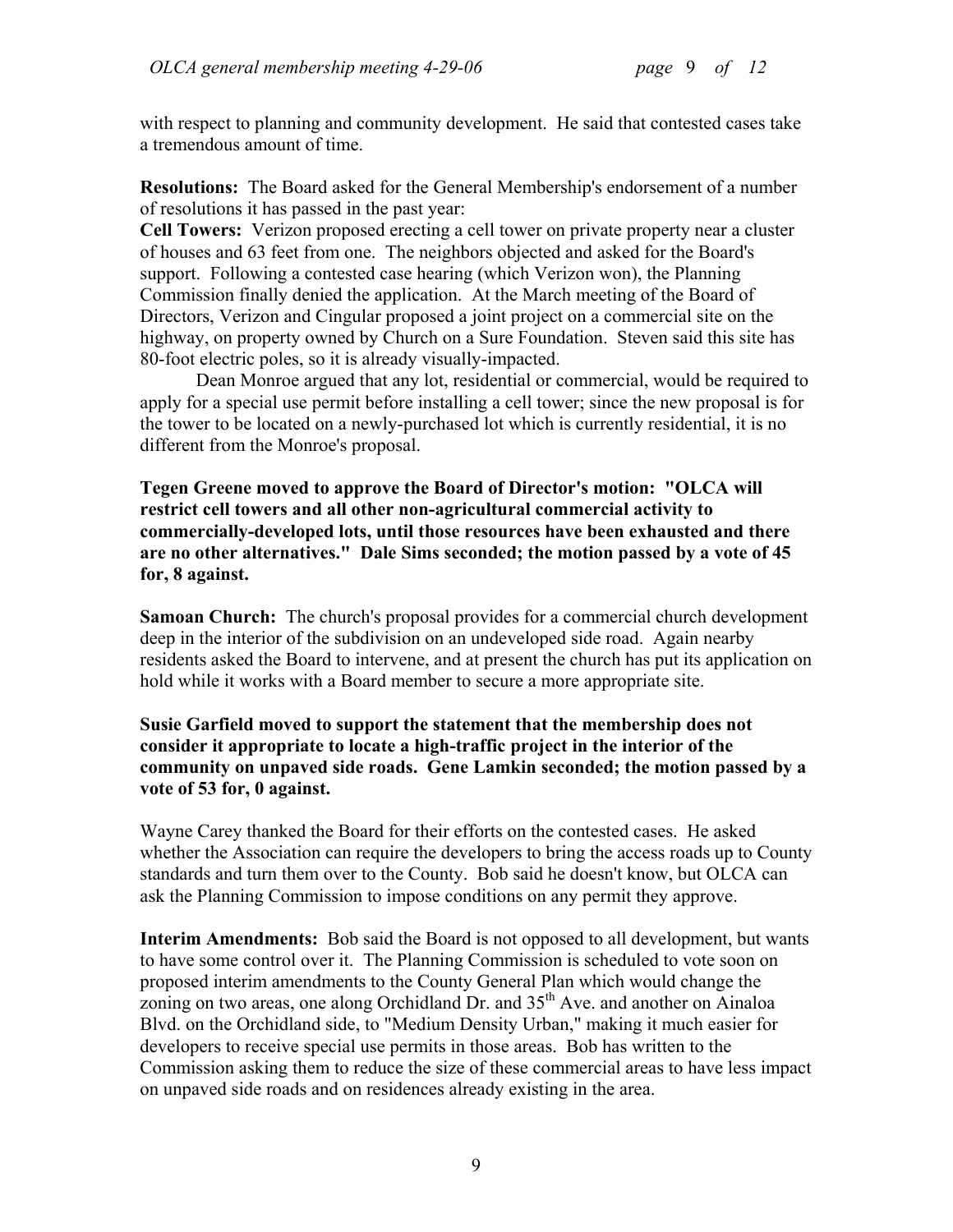Gaila said that Councilman Safarik wants to put "bubbles of development" at the bottom of Orchidland because "we are not in his district and can't vote for him."

Wayne said the goal of the County is to reduce traffic on the roads by "putting commercial development where the people are." He said the Association needs to tell the County in no uncertain terms that before it approves more development in Orchidland, we want the County to take full responsibility for traffic lights and bringing the roadways up to County standards.

#### **Dale Sims moved to draft a letter to the Planning Commission opposing the General Plan interim amendments and further commercial development in Orchidland. Wayne Carey seconded; the motion passed by a vote of 37 for, 1 opposed.**

**Vision and Values Statement:** Steve explained that the Board adopted the OLCA Vision and Values Statement in response to a suggestion from a County planner.

**Gaila Vidunas moved to adopt the OLCA Vision and Values Statement: "Orchidland Estates Subdivision's vision is to maintain Orchidland Estates as a peaceful, desirable, rural and agricultural community. We value the integrity of our rural, agricultural environment. We recognize the designation of Orchidland Drive from Highway 130 to halfway between 34th and 35th Avenues as the only appropriate and approved commercial enclave. Unpaved side roads should have no high traffic impact developments (churches, schools, etc.)." Hitesvara Saravan seconded, and the motion passed unanimously.** 

## **New Business**

**Waterline Opportunity:** Steven explained that Vern Woods is planning to bring another waterline up Orchidland Dr. to his commercial development at the corner of  $34<sup>th</sup>$  Ave., since Orchidland-Gulsons, LLC., has not turned their waterline over to the County. Vern will allow residents and other businesses to connect into the waterline. The Board is hoping to bring County water to the Community Lot.

**Website:** Bob said the website, www.orchidland.org, has current information of concern to lot owners. It is updated regularly, including changes in time or location of meetings. **Bylaws' Provisions for Directors:** Connie Cappos asked that the Bylaws be upheld as written and allow only one person per lot to serve on the Board. Steven said he will get an attorney's opinion on the issue. Carol said each Director takes an oath to represent the majority of lot owners.

**Communication:** Susie asked the Board to get someone who can communicate well to speak on the phone to lot owners. She said although she appreciates the work Bob has done, "he can have a strong-arm attitude" on the telephone which is deleterious to the Association.

**Coquis:** Gaila said that a new State law takes effect July 1 shutting down nurseries with coqui frogs. She said supersoakers with a range of up to 45 feet can be used to treat the frogs. If you do not have citric acid, a 25-percent bleach to water solution can be used. **Bylaws Amendment:** Dean Monroe proposed an amendment to the Bylaws limiting Board membership to one family member regardless of number of Orchidland lots owned. Jose Archuleta seconded; the motion was defeated by a vote of 11 for, 16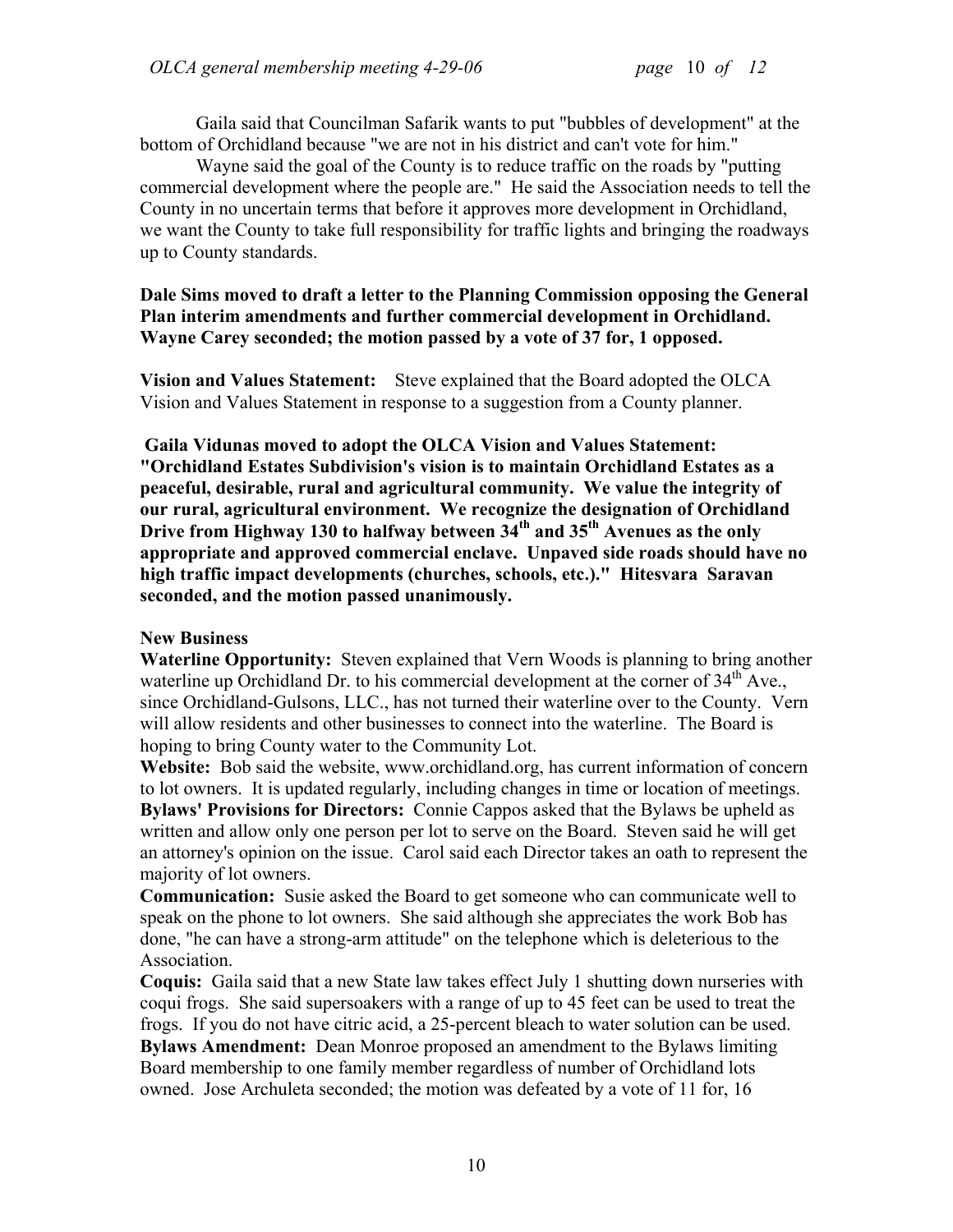against. Jerry said there are problems with trying to define "family." **Development:** Wayne asked the Board to require developers to provide an environmental impact statement for all proposed developments. **Community Lot:** Tegen asked the Board to finish the fence around the Community Lot. **County Council Candidate:** Paula Helfrich gave a short presentation.

**Adjournment:** The meeting was adjourned at 2:12 p.m.

Respectfully submitted by:

Kirstie Goin, Recording Secretary

Barbara Arthurs, Corporate Secretary